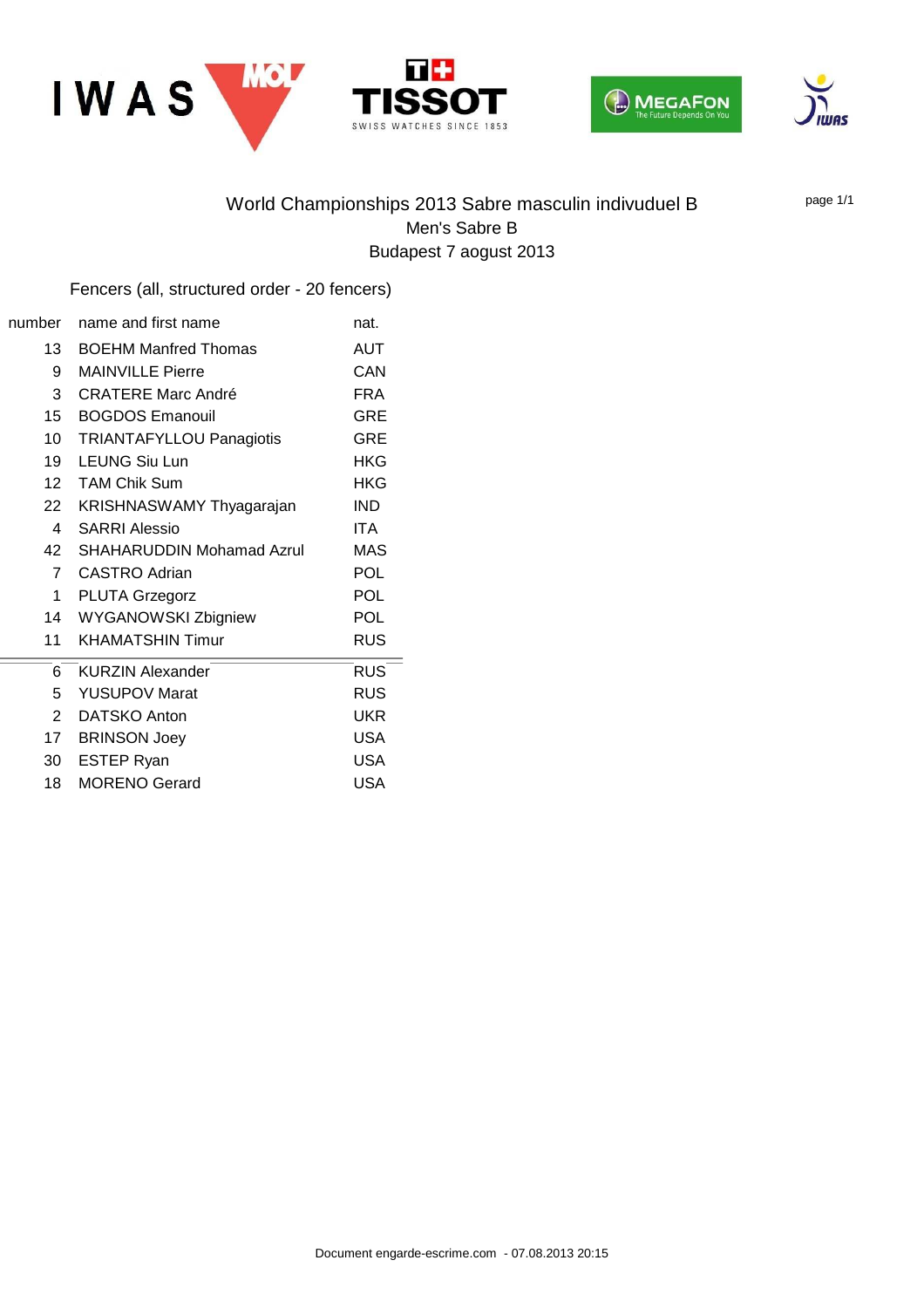







## World Championships 2013 Sabre masculin indivuduel B Men's Sabre B Budapest 7 aogust 2013

page 1/1

Formula of the competition

20 fencers

1 poules: round

20 fencers 3 poules (2 poules of 7, 1 poule of 6) Separation by : countries 16 qualifiers

\_\_\_\_\_\_\_\_\_\_\_\_\_\_\_\_\_\_\_\_\_\_\_\_\_\_\_\_\_\_\_\_\_

Direct elimination : 16 fencers

Tableau direct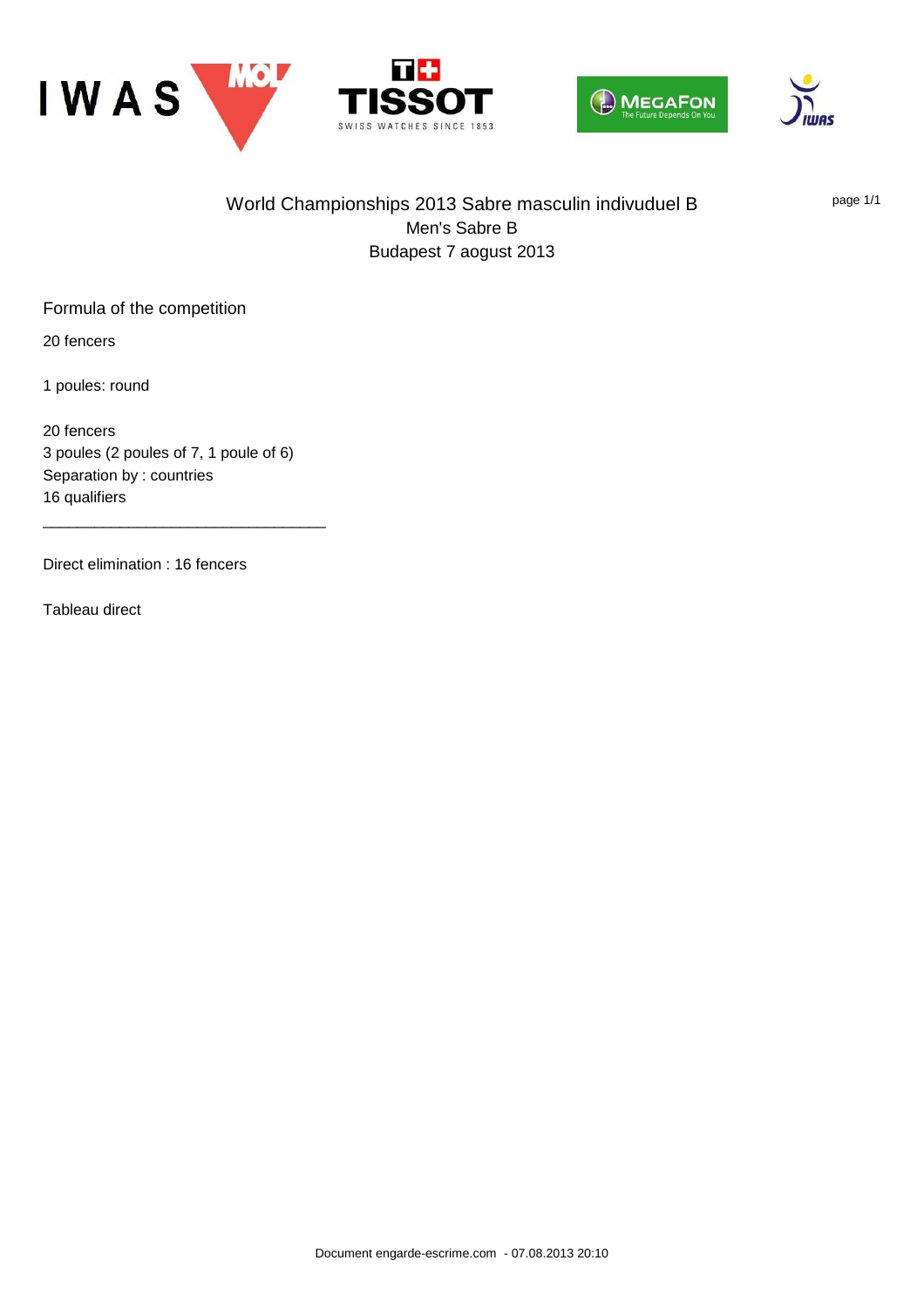





V/M ind. HS rank



#### World Championships 2013 Sabre masculin indivuduel B Men's Sabre B Budapest 7 aogust 2013

page 1/1

Poules, round No 1

Poule No 1 12:30 piste No 6 Referee: LAROSA Massimo ITA

| <b>BOEHM Manfred Thomas</b>      | AUT        | 2<br>2<br>1<br>1<br>4<br>V                                                 | 0.167 | $-12$          | 15             | 7                       |
|----------------------------------|------------|----------------------------------------------------------------------------|-------|----------------|----------------|-------------------------|
| <b>MAINVILLE Pierre</b>          | CAN        | $\vee$<br>$\overline{4}$<br>3<br>$\vee$<br>1<br>$\Omega$                   | 0.333 | $-5$           | 18             | 4                       |
| <b>PLUTA Grzegorz</b>            | <b>POL</b> | $\vee$<br>$\vee$<br>$\vee$<br>3<br>$\vee$<br>$\vee$                        | 0.833 | 11             | 28             | $\overline{\mathbf{c}}$ |
| <b>BOGDOS Emanouil</b>           | <b>GRE</b> | $\vee$<br>V<br>$\overline{2}$<br>$\overline{2}$<br>$\vee$<br>3             | 0.500 | $\overline{2}$ | 22             | 3                       |
| <b>KURZIN Alexander</b>          | <b>RUS</b> | $\vee$<br>V<br>$\vee$<br>V<br>$\vee$<br>$\vee$                             | 1.000 | 21             | 30             | 1                       |
| <b>ESTEP Ryan</b>                | <b>USA</b> | $\overline{2}$<br>$\vee$<br>3<br>$\overline{2}$<br>V<br>1                  | 0.333 | -9             | 18             | 6                       |
| <b>LEUNG Siu Lun</b>             | <b>HKG</b> | $\overline{2}$<br>V<br>$\mathbf{1}$<br>3<br>2<br>V                         | 0.333 | -8             | 18             | 5                       |
| Poule No 2 12:30<br>piste No 7   |            |                                                                            |       |                |                |                         |
| Referee: ROWLANDS Duncan GBR     |            |                                                                            |       |                |                |                         |
|                                  |            |                                                                            | V/M   | ind.           | HS.            | rank                    |
| DATSKO Anton                     | <b>UKR</b> | V<br>V<br>V<br>V<br>V<br>4                                                 | 0.833 | 19             | 29             | 1                       |
| <b>BRINSON Joey</b>              | <b>USA</b> | 3<br>$\overline{2}$<br>V<br>V<br>$\mathbf 1$<br>0                          | 0.333 | -6             | 16             | 5                       |
| <b>TAM Chik Sum</b>              | <b>HKG</b> | V<br>3<br>V<br>$\vee$<br>$\vee$<br>V                                       | 0.833 | 15             | 28             | $\overline{\mathbf{c}}$ |
| CASTRO Adrian                    | <b>POL</b> | V<br>$\vee$<br>$\vee$<br>$\vee$<br>V<br>1                                  | 0.833 | 13             | 26             | 3                       |
| <b>YUSUPOV Marat</b>             | <b>RUS</b> | 3<br>$\overline{2}$<br>V<br>V<br>V<br>$\mathbf{1}$                         | 0.500 | $\overline{4}$ | 21             | 4                       |
| <b>SHAHARUDDIN Mohamad Azrul</b> | MAS        | $\overline{2}$<br>0<br>1<br>0<br>0<br>$\Omega$                             | 0.000 | $-27$          | 3              | $\overline{7}$          |
| KRISHNASWAMY Thyagarajan         | <b>IND</b> | $\overline{2}$<br>$\mathbf 0$<br>$\mathbf 0$<br>$\mathbf 0$<br>$\vee$<br>0 | 0.167 | $-18$          | $\overline{7}$ | 6                       |
| Poule No 3 12:30<br>piste No 8   |            |                                                                            |       |                |                |                         |
| Referee: CHENG Gerald HKG        |            |                                                                            |       |                |                |                         |
|                                  |            |                                                                            | V/M   | ind.           | <b>HS</b>      | rank                    |
| <b>SARRI Alessio</b>             | <b>ITA</b> | V<br>$\vee$<br>V<br>$\vee$<br>V                                            | 1.000 | 19             | 25             | 1                       |
| <b>MORENO Gerard</b>             | <b>USA</b> | 1<br>$\overline{2}$<br>$\mathbf{1}$<br>$\mathbf{0}$<br>0                   | 0.000 | $-21$          | $\overline{4}$ | 6                       |
| <b>TRIANTAFYLLOU Panagiotis</b>  | <b>GRE</b> | 3<br>$\overline{2}$<br>$\vee$<br>$\vee$<br>$\overline{4}$                  | 0.400 | 0              | 19             | 4                       |
| <b>CRATERE Marc André</b>        | <b>FRA</b> | $\vee$<br>$\vee$<br>$\vee$<br>3<br>$\mathbf 0$                             | 0.600 | 4              | 18             | 3                       |
| <b>KHAMATSHIN Timur</b>          | <b>RUS</b> | $\vee$<br>3<br>2<br>3<br>$\mathbf{1}$                                      | 0.200 | -6             | 14             | 5                       |
| <b>WYGANOWSKI Zbigniew</b>       | <b>POL</b> | $\vee$<br>$\vee$<br>$\vee$<br>1<br>$\vee$                                  | 0.800 | 4              | 21             | $\overline{2}$          |
|                                  |            |                                                                            |       |                |                |                         |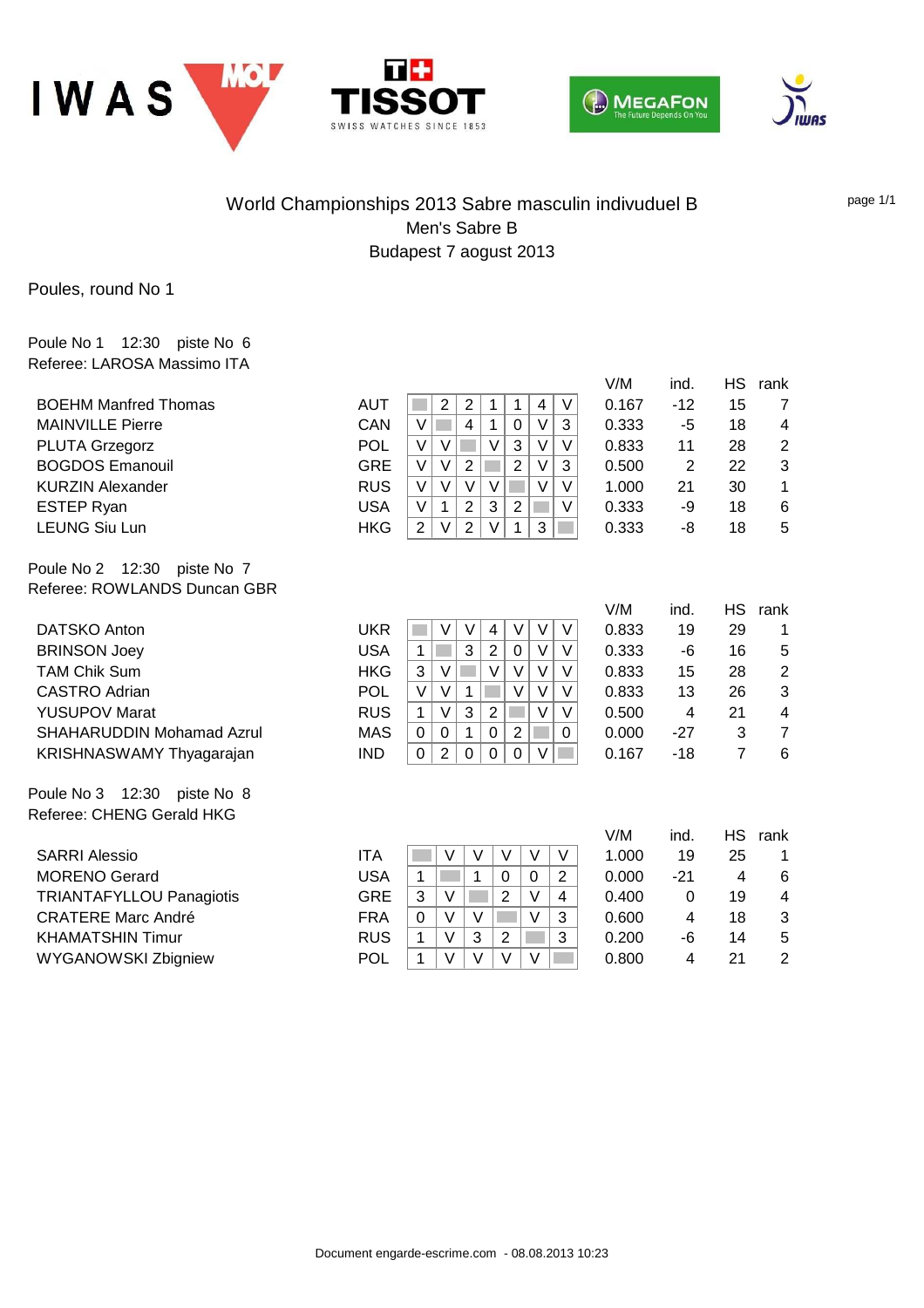







## World Championships 2013 Sabre masculin indivuduel B Men's Sabre B Budapest 7 aogust 2013

Ranking of poules, round No 1 (ordered by ranking - 20 fencers)

| rank           | name and first name              | nat.       | V/M   | ind.           | HS             | group      |
|----------------|----------------------------------|------------|-------|----------------|----------------|------------|
| 1              | <b>KURZIN Alexander</b>          | <b>RUS</b> | 1.000 | 21             | 30             | qualifier  |
| 2              | <b>SARRI Alessio</b>             | <b>ITA</b> | 1.000 | 19             | 25             | qualifier  |
| 3              | <b>DATSKO Anton</b>              | <b>UKR</b> | 0.833 | 19             | 29             | qualifier  |
| 4              | <b>TAM Chik Sum</b>              | <b>HKG</b> | 0.833 | 15             | 28             | qualifier  |
| 5              | <b>CASTRO Adrian</b>             | <b>POL</b> | 0.833 | 13             | 26             | qualifier  |
| 6              | <b>PLUTA Grzegorz</b>            | <b>POL</b> | 0.833 | 11             | 28             | qualifier  |
| $\overline{7}$ | <b>WYGANOWSKI Zbigniew</b>       | <b>POL</b> | 0.800 | 4              | 21             | qualifier  |
| 8              | <b>CRATERE Marc André</b>        | <b>FRA</b> | 0.600 | 4              | 18             | qualifier  |
| 9              | <b>YUSUPOV Marat</b>             | <b>RUS</b> | 0.500 | 4              | 21             | qualifier  |
| 10             | <b>BOGDOS Emanouil</b>           | <b>GRE</b> | 0.500 | $\overline{2}$ | 22             | qualifier  |
| 11             | <b>TRIANTAFYLLOU Panagiotis</b>  | <b>GRE</b> | 0.400 | $\Omega$       | 19             | qualifier  |
| 12             | <b>MAINVILLE Pierre</b>          | CAN        | 0.333 | -5             | 18             | qualifier  |
| 13             | <b>BRINSON Joey</b>              | <b>USA</b> | 0.333 | -6             | 16             | qualifier  |
| 14             | <b>LEUNG Siu Lun</b>             | <b>HKG</b> | 0.333 | -8             | 18             | qualifier  |
| 15             | ESTEP Ryan                       | <b>USA</b> | 0.333 | -9             | 18             | qualifier  |
| 16             | <b>KHAMATSHIN Timur</b>          | <b>RUS</b> | 0.200 | -6             | 14             | qualifier  |
| 17             | <b>BOEHM Manfred Thomas</b>      | <b>AUT</b> | 0.167 | $-12$          | 15             | eliminated |
| 18             | KRISHNASWAMY Thyagarajan         | <b>IND</b> | 0.167 | $-18$          | $\overline{7}$ | eliminated |
| 19             | <b>MORENO Gerard</b>             | <b>USA</b> | 0.000 | $-21$          | 4              | eliminated |
| 20             | <b>SHAHARUDDIN Mohamad Azrul</b> | <b>MAS</b> | 0.000 | $-27$          | 3              | eliminated |

page 1/1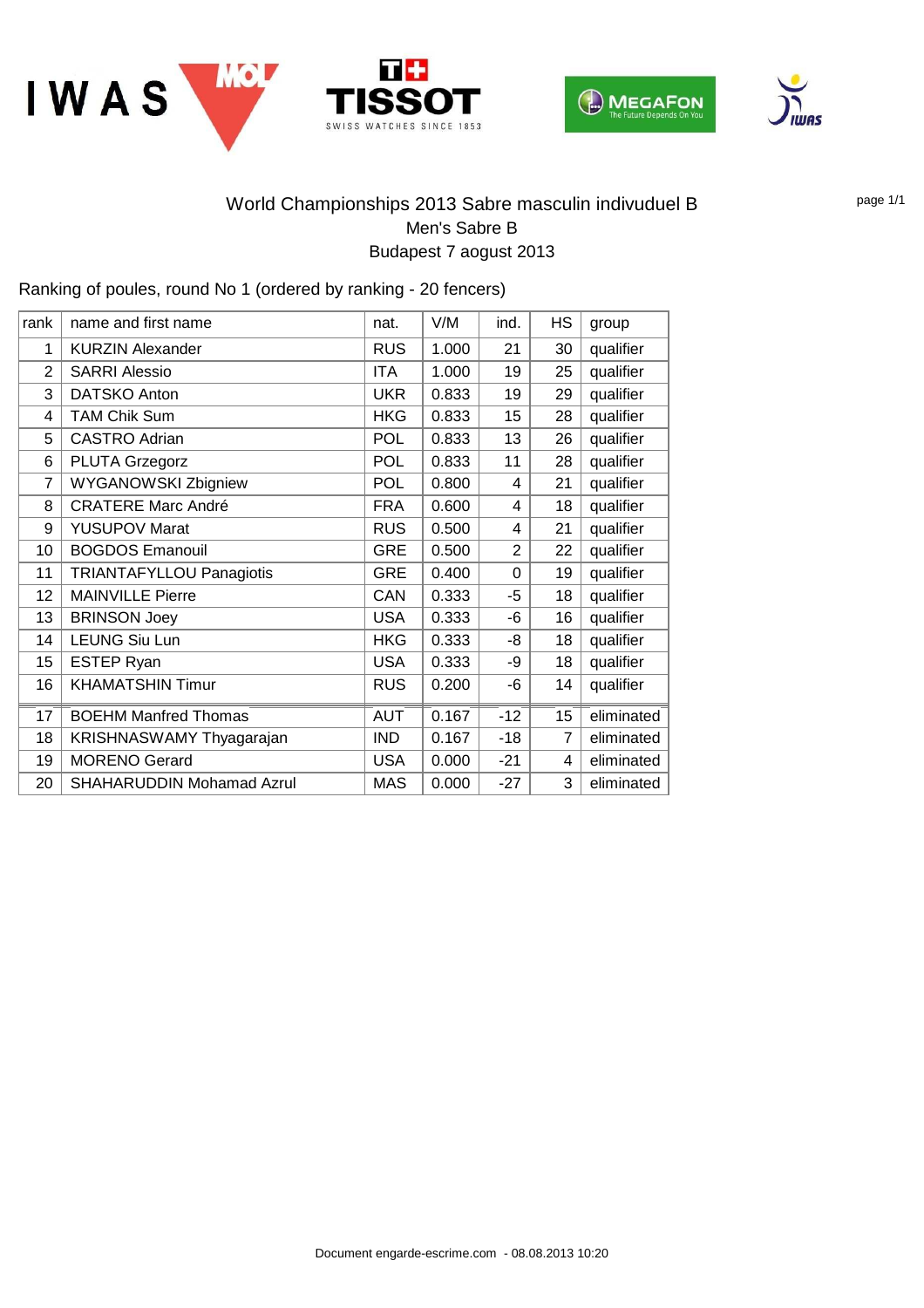







|    |                                 |            | World Championships 2013 Sabre masculin indivuduel B<br>Men's Sabre B<br>Budapest 7 aogust 2013 |                                    | page 1/1 |
|----|---------------------------------|------------|-------------------------------------------------------------------------------------------------|------------------------------------|----------|
|    | Tableau de 16                   |            | Tableau de 8                                                                                    |                                    |          |
| 1  | <b>KURZIN Alexander</b>         | <b>RUS</b> | <b>KURZIN Alexander</b>                                                                         |                                    |          |
| 16 | <b>KHAMATSHIN Timur</b>         | <b>RUS</b> | 15/12                                                                                           |                                    |          |
| 9  | <b>YUSUPOV Marat</b>            | <b>RUS</b> |                                                                                                 | <b>CRATERE Marc André</b><br>15/12 |          |
| 8  | <b>CRATERE Marc André</b>       | <b>FRA</b> | <b>CRATERE Marc André</b><br>15/11                                                              |                                    |          |
| 5  | <b>CASTRO Adrian</b>            | POL        |                                                                                                 |                                    |          |
| 12 | <b>MAINVILLE Pierre</b>         | CAN        | <b>CASTRO Adrian</b><br>15/7                                                                    |                                    |          |
| 13 | <b>BRINSON Joey</b>             | <b>USA</b> |                                                                                                 | <b>CASTRO Adrian</b><br>15/3       |          |
| 4  | <b>TAM Chik Sum</b>             | <b>HKG</b> | <b>BRINSON Joey</b><br>14/13                                                                    |                                    |          |
| 3  | DATSKO Anton                    | <b>UKR</b> |                                                                                                 |                                    |          |
| 14 | <b>LEUNG Siu Lun</b>            | <b>HKG</b> | <b>DATSKO Anton</b><br>15/7                                                                     |                                    |          |
| 11 | <b>TRIANTAFYLLOU Panagiotis</b> | <b>GRE</b> |                                                                                                 | PLUTA Grzegorz<br>15/14            |          |
| 6  | PLUTA Grzegorz                  | <b>POL</b> | PLUTA Grzegorz<br>15/10                                                                         |                                    |          |
| 7  | <b>WYGANOWSKI Zbigniew</b>      | POL        |                                                                                                 |                                    |          |
| 10 | <b>BOGDOS Emanouil</b>          | <b>GRE</b> | <b>BOGDOS Emanouil</b><br>15/10                                                                 |                                    |          |
| 15 | <b>ESTEP Ryan</b>               | <b>USA</b> |                                                                                                 | <b>SARRI Alessio</b><br>15/7       |          |
| 2  | <b>SARRI Alessio</b>            | <b>ITA</b> | <b>SARRI Alessio</b><br>15/1                                                                    |                                    |          |
|    |                                 |            |                                                                                                 |                                    |          |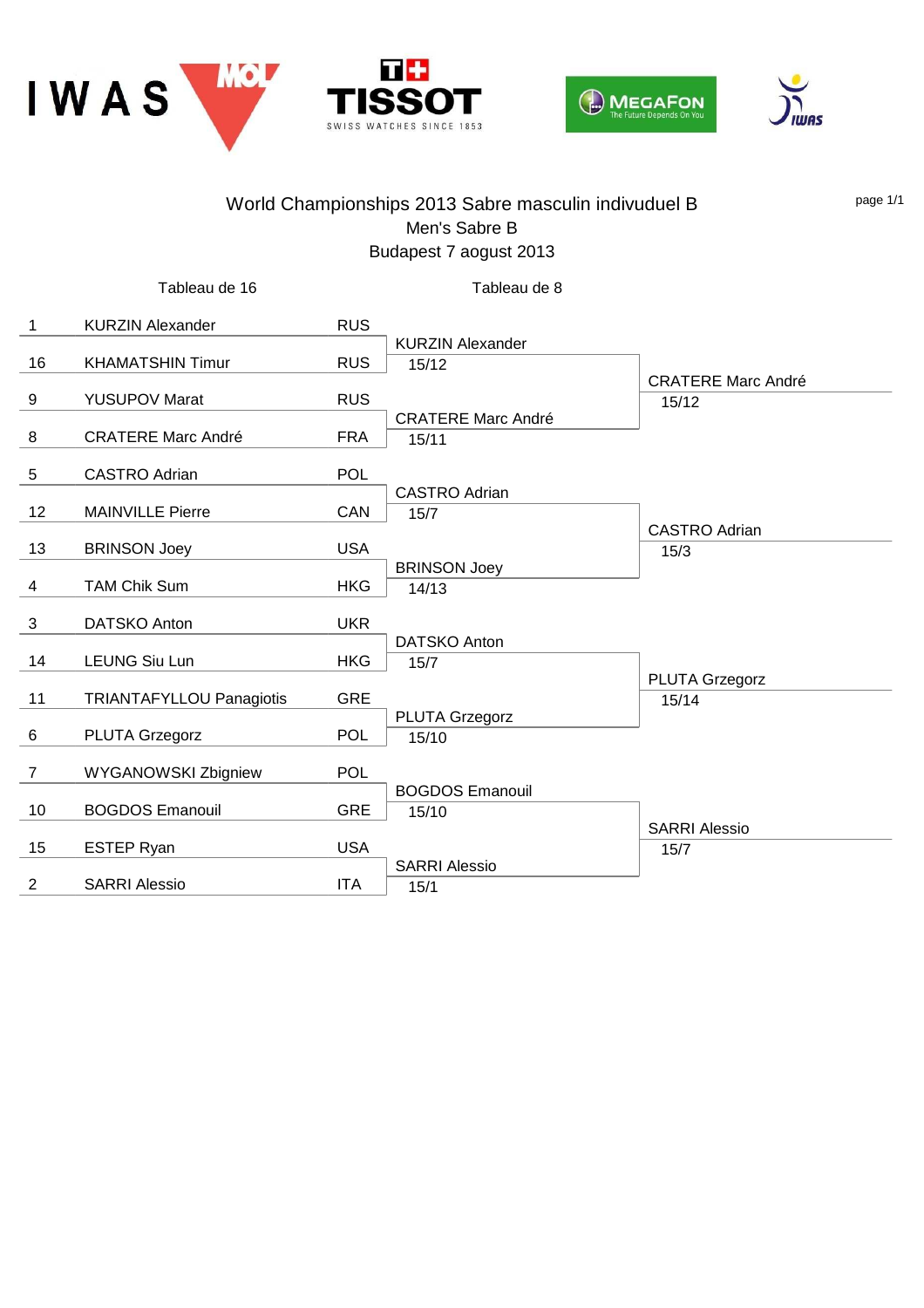







#### World Championships 2013 Sabre masculin indivuduel B Men's Sabre B Budapest 7 aogust 2013 page 1/1 1 KURZIN Alexander RUS Tableau de 8 8 CRATERE Marc André FRA 15/12 5 CASTRO Adrian POL 4 BRINSON Joey USA 15/3 3 DATSKO Anton UKR 6 PLUTA Grzegorz POL 15/14 7 BOGDOS Emanouil GRE 2 SARRI Alessio ITA 15/7 CRATERE Marc André Demi-finales CASTRO Adrian 15/10 PLUTA Grzegorz SARRI Alessio 15/6 CRATERE Marc André Finale SARRI Alessio 15/7 SARRI Alessio